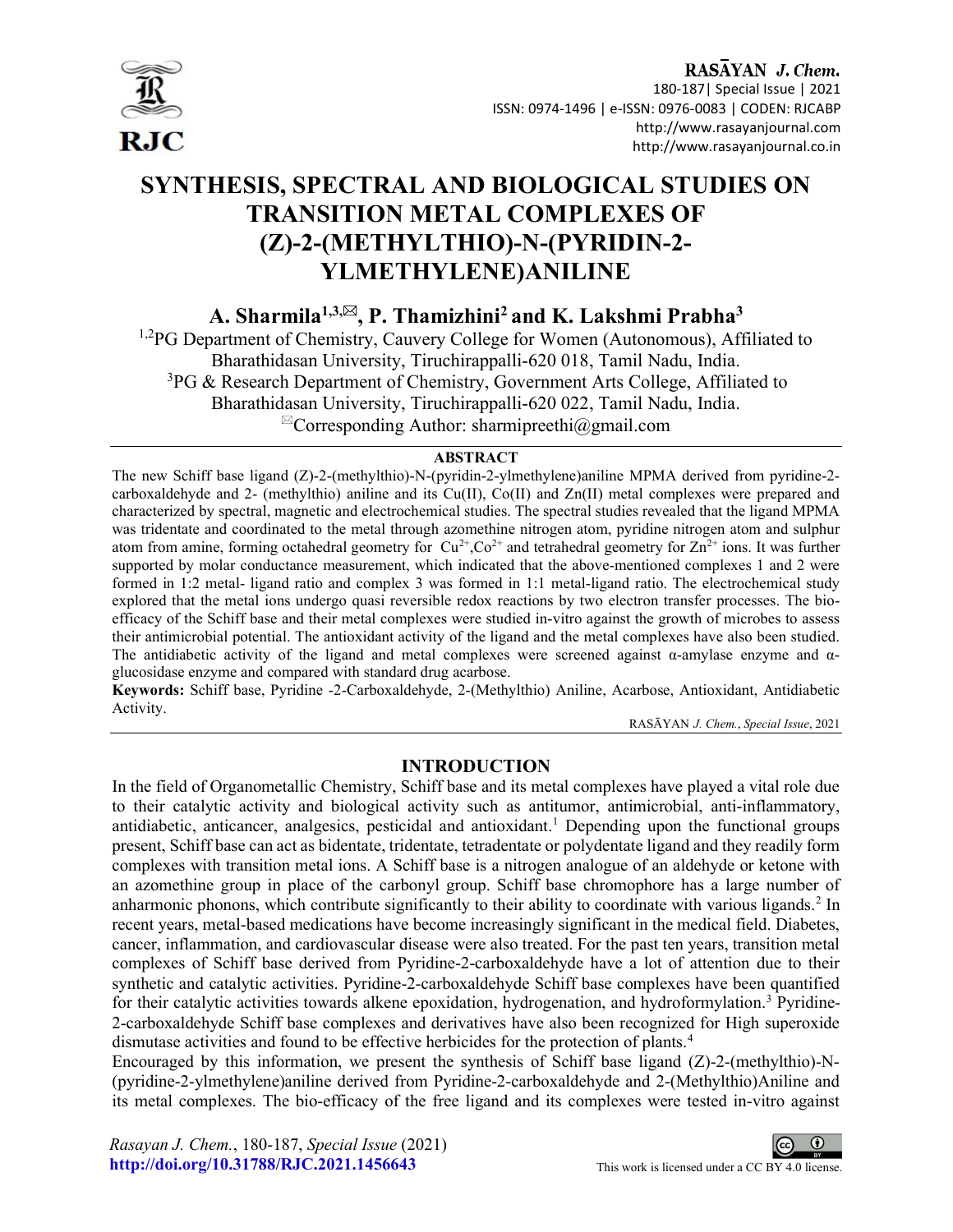microbes with various dilutions in order to evaluate their antimicrobial potential. In addition, antioxidant and antidiabetic activities of the titled compounds were also studied.

### EXPERIMENTAL

#### Materials and Methods

The pyridine-2-carboxaldehyde and 2-methylthio aniline utilized for the preparation of ligand were obtained from Sigma-Aldrich. The metal salts were also obtained from Merck. Hence, all the substances were used without purification. The percentage of carbon, hydrogen, nitrogen and sulphur were performed on a Vario EL III CHNS analyser. IR spectra were recorded covering the range between 4000-250 cm-1 on a Perkin Elmer Spectrum RX-I FTIR Spectrophotometer using KBr pellets. The <sup>1</sup>HNMR spectrum of the ligand was recorded on the FT NMR Spectrometer Model Brucker Avance II at 400 MHz using DMSO as a solvent. Electronic spectra of ligand and metal complexes were recorded on an Elico SL164 double beam UV- Visible spectrophotometer between the range 200- 800nm in DMSO. Conductivity measurements of the prepared complexes were made on the freshly prepared  $10^{-3}$ M solution in DMF on an Equiptronics conductivity meter Model No. EQ 665 with a dip-type cell having a platinum electrode at room temperature. Cyclic Voltammetric measurements of all the prepared complexes were carried out using tetrabutylammonium perchlorate as supporting electrolyte on an HCH instruments version 5.01, model 600c series electrochemical analyzer.The three-electrode cell consists of a saturated calomel electrode as a reference electrode, platinum wire as a counter electrode, and glassy carbon as the working electrode.

### Synthesis of (Z)-2-(methylthio)-N-(pyridin-2-ylmethylene)aniline (Ligand)

An equimolar mixture of 2-methylthio aniline (20mmol) and pyridine-2-carboxaldehyde (20mmol) in ethanol (25ml) was refluxed for about 6 to 7 hours on a water bath. Dark brown coloured product (L) separated in hot was filtered off, rinsed with cold ethanol and dried in a desiccator over anhydrous calcium chloride.



 (Z)-2-(methylthio)-N-(pyridin-2-ylmethylene)aniline. Scheme-1: Synthesis of (Z)-2-(methylthio)-N-(pyridin-2-ylmethylene)aniline

#### Synthesis of Metal Complexes

(Z)-2-(methylthio)-N-(pyridin-2-ylmethylene)aniline (20mmol) in 20 ml of absolute ethanol was added dropwise to a solution containing metal salts (10mmol) in 20 ml of absolute ethanol. The mixture was refluxed for 2-5 hours on a water bath. The precipitate obtained was rinsed with cold ethanol and dried in a desiccator over anhydrous calcium chloride. The metal salts used were Copper Chloride Dihydrate and Cobalt Nitrate Heptahydrate.

(Z)-2-(methylthio)-N-(pyridin-2-ylmethylene)aniline (10mmol) in 20 ml of absolute alcohol was added dropwise to a solution containing zinc sulphate heptahydrate (10mmol) in 20 ml of ethanol solution. The mixture was refluxed for 3 to 6 hours on a water bath. The precipitate obtained was rinsed with cold ethanol and dried in a desiccator over anhydrous calcium chloride.

### In-vitro Antibacterial Activity

Muller Hinton agar mediums were used to screen the newly synthesized ligand and its metal complexes for antibacterial activity using the agar well dilution method. The in-vitro antibacterial activity of the test compounds was tested against two gram-positive bacteria and one gram-negative bacteria. Base plates were prepared by pouring 20 ml of autoclaved Muller Hinton agar into sterilized petri dishes and allowing them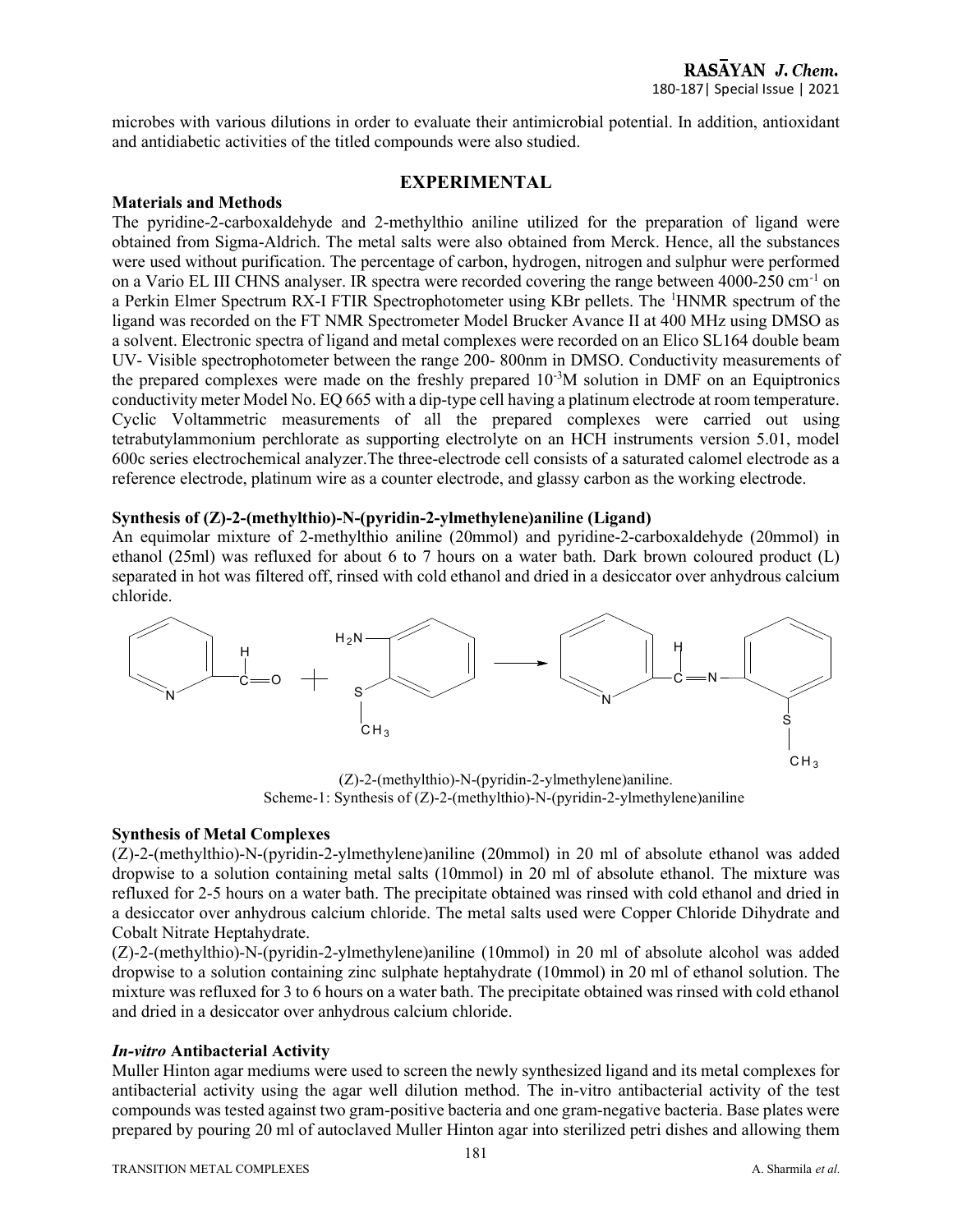to settle. A broth culture of B.subtilis, S.aureus, and E.coli bacteria was incubated with molten autoclaved Muller Hinton agar that had been maintained at  $38^{\circ}$ C for 15 minutes for adsorption. Wells were drilled into the seeded agar plates with a sterile cork borer of 8mm diameter, and these wells were injected with test chemical solutions. The stock solution of each test compound was prepared by dissolving 10mg of each test compound in 10ml of freshly distilled DMSO. Further various concentrations of the compounds (100, 75, 50, 25 μL) were prepared by diluting the stock solution with the required volume of distilled DMSO. All the plates were incubated at  $38^{\circ}$ C for 24 hours and the zone of inhibition was measured around each disc. As these organisms grow, it develops a turbid layer except in the region where the concentration of antibacterial agent is above Minimum Inhibition Concentration MIC and a zone of inhibition is observed. The diameter of the inhibition zone depends upon the culture medium, rate of diffusion, concentration of antimicrobial agent and incubation condition. Gentamicin is used as a reference. For each organism, the procedure was repeated three times on three replicate plates.

### In-vitro Antifungal Activity

Potato dextrose media were used to screen the newly synthesised ligand and its metal complexes for antifungal activities by agar well dilution method. Antifungal activity was carried out against Pseudomonas aeruginosa, Candida albicans, Aspergillus niger. Base plates were prepared by pouring 20ml of autoclaved Potato dextrose into sterilized Petric dishes and allowing them to settle. Molten autoclave potato dextrose that has been maintained at 38<sup>0</sup>C was incubated with the broth culture of *Pseudomonas aeruginosa*, Candida albicans, Aspergillus niger and kept for 15 minutes for adsorption. Wells were bored into the seeded dextrose plates using sterile cork borer of 8 millimetre diameter, and these wells were loaded with the test compounds solutions. Stock solution of each test compounds was prepared by dissolving 10mg of each test compounds in 10 ml of freshly distilled DMSO. Further various concentration of the test compounds (100, 75, 50, 25 μL) was prepared by diluting the stock solution with the required volume of distilled DMSO. Plates were incubated at  $38\textdegree$ C for 24 hours and the zone of inhibition was measured around each disc. As these organisms grow, it forms a turbid layer except in the region where the concentration of the antifungal agent is above MIC and a zone of inhibition is seen. Ketoconazole is used as a reference. For each organism, the procedure was repeated three times on three replicate plates.

### Antioxidant Activity (Free radical Scavenging Activity)

 2,2 -diphenyl -1-picryl hydrazyl (DPPH) assay was used for determining the free radical scavenging activity of the Schiff base ligand and its metal complexes. 0.9 ml of 1.5x10-4 M DPPH radical solution in methanol should be prepared and mixed with different concentrations of test samples (5,10,15,20 μL) and to the standard L-ascorbic acid that was taken in different test tube and volume of each test tube was adjusted to 100 μL by adding DMSO and kept in the dark for 30 minutes. The quantity of DPPH remaining in the mixed solution should be measured at 520nm. The reduction in the absorbance of the DPPH solution indicates the free radical scavenging activities of the test samples. Methanol without the sample should be used as a control. The DPPH radical scavenging activity will be calculated according to the following formula.

<sup>9</sup> Inhibition Ratio=  

$$
\begin{array}{r} [Abs_{control} - Abs_{sample}] x 100. \\ [Abs_{control}] \end{array}
$$

### Antidiabetic Activity

### Αlpha -Amylase Inhibitory Assay

Using the synthesized silver nanoparticles, the Alpha - amylase inhibitory experiment was performed. In a test tube, 250μL of sample solution (20-100g/ml) was added, followed by 250μL of 0.02 M sodium phosphate buffer (pH 6.9) containing Alpha - amylase solution (0.5 mg/ml). The solution was pre-incubated for 10 minutes at  $25^{\circ}$ C, after which  $250 \mu L$  of 1% starch solution in 0.02M sodium phosphate buffer (pH 6.9) was added at regular intervals and incubated for another 10 minutes at  $25^{\circ}$  C. The reaction gets terminated by the addition of 500 μL of Dinitro salicylic acid (DNS) reagent. The tubes were then incubated in boiling water for 5 minutes and cooled at room temperature. The reaction mixture was diluted by adding 5 ml distilled water and the absorbance was measured at 540nm using spectrophotometer .A control was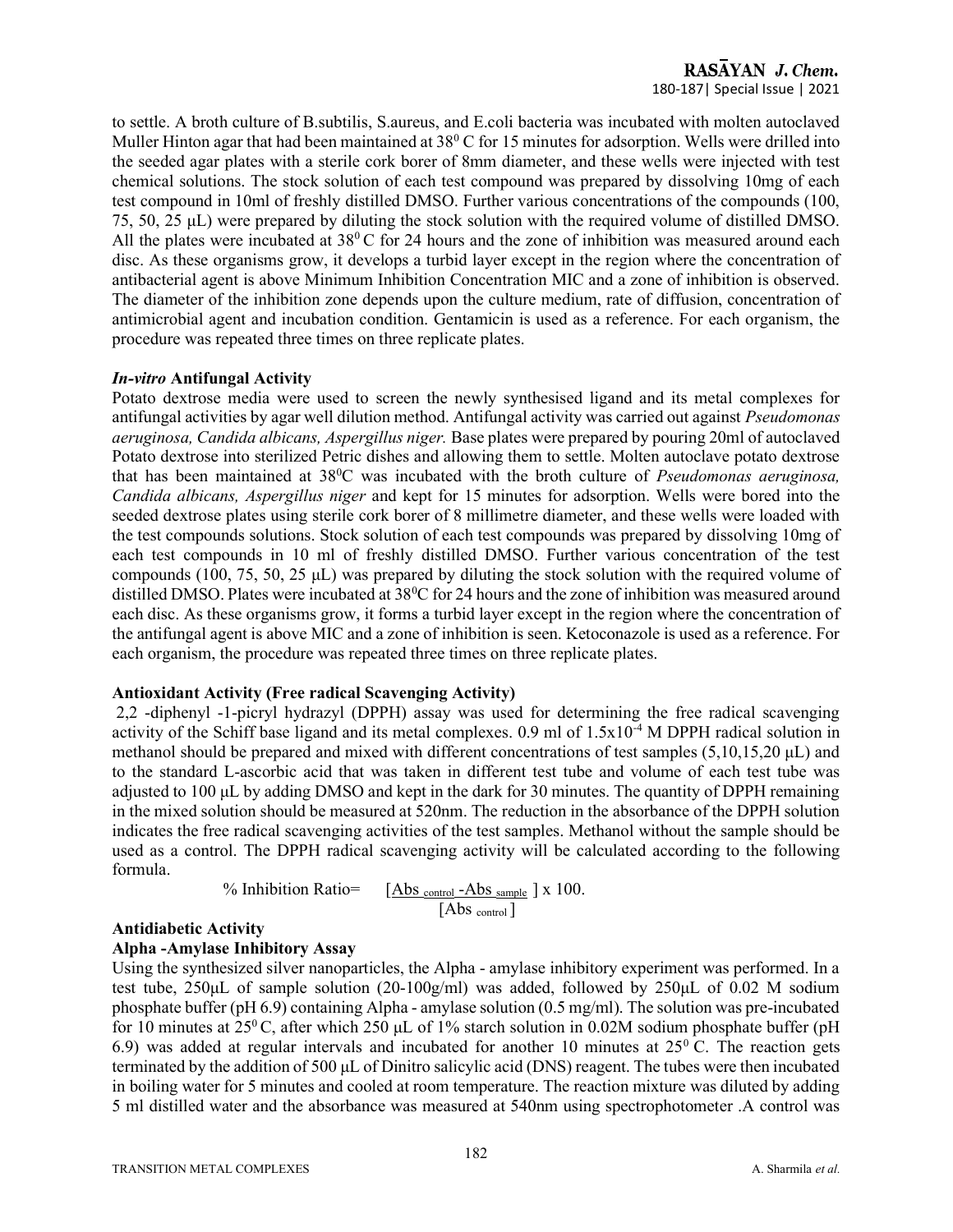prepared using the same procedure by replacement of the sample solution with distilled water. The Alpha - amylase inhibitory activity was calculated in terms of percentage.

% Inhibition Ratio= $\left[ \frac{\text{Abs}_{\text{control}} - \text{Abs}_{\text{sample}}}{\text{Sum}_{\text{D}}} \right]$  x 100  $[Abs_{control}]$ 

#### Αlpha- Glycosidase Inhibitory Assay

The activity of sample solution on α-glucosidase was determined by using α-glucosidase from saccharomyces cerevisiae. p-nitro phenol glucopyranoside (p-NPG) was prepared in 20mM phosphate buffer as a substrate solution and pH 6.9 . 100μL of α-glucosidase (1.0 U/ mL) was pre-incubated with 50 μL of the different concentration (20-100 μg/ml) of the sample solutions for 10 minutes. Then 50 μL of 3.0 mM (p-NPG) substrate was dissolved in 20 mM Phosphate buffer (pH 6.9) were added to initiate the reaction. The reaction mixture was incubated at 37°C for 20 min and stopped by adding 2 ml of 0.1M sodium carbonate. The α-glucosidase activity was determined by measuring the yellow colour p- nitro phenol released from p-NPG at 405nm. The results were expressed in the percentage of the blank control. The Alpha glucosidase inhibitory activity was calculated by percentage inhibition.

% Inhibition Ratio=  $[Abs_{control} - Abs_{sample} / Abs_{control}] * 100$ 

### RESULTS AND DISCUSSION

The analytical data and some physical properties of the ligand MPMA and its metal complexes 1-3 were noted in Table-1. The data showed that the Copper (II) and Cobalt (II) complexes were formed in the ratio 1:2 (M: L) whereas Zinc (II) complex was formed in the ratio 1:1 (M: L).The resulting metal complexes 1- 3 were found to be solid, non-hygroscopic, stable at room temperature. These complexes 1-3 were soluble in DMF, DMSO and insoluble in common solvents like water, ethanol, and methanol. The purity of ligand MPMA and the complexes 1-3 were checked by Thin Layer Chromatography using silica gel-G as adsorbent. Conductivity measurements in the DMF solvent showed that the Complexes 1 and 2 were electrolytes in nature whereas complex 3 was non-electrolyte in nature. The ligand MPMA and Complexes 1-3 gave a sharp melting point indicating the separation of fairly pure compounds.

| Table-1: Analytical Data and Physical Properties of the Ligand MPMA and Metal Complexes |                            |              |                        |         |         |                        |         |         |
|-----------------------------------------------------------------------------------------|----------------------------|--------------|------------------------|---------|---------|------------------------|---------|---------|
| Compounds                                                                               | Empirical                  | Colour       | M. Wt.                 | Melting |         | Elemental Analysis (%) |         |         |
|                                                                                         | Formula                    |              | $g$ .mol <sup>-1</sup> | Point   |         | Found (Cal)            |         |         |
|                                                                                         |                            |              |                        | ${}^0C$ | C       | H                      | N       | S       |
| <b>MPMA</b>                                                                             | $C_{13}H_{12}N_2S$         | <b>Brown</b> | 228.32                 | 209     | 68.39   | 5.29                   | 12.27   | 14.04   |
|                                                                                         |                            |              |                        |         | (68.41) | (5.25)                 | (12.21) | (14.08) |
| $\lceil Cu(MPMA)_2 \rceil$                                                              | $CuC26H24N4S2$             | Dark         | 520.17                 | >250    | 59.96   | 4.65                   | 10.77   | 12.33   |
| C                                                                                       |                            | Green        |                        |         | (60.10) | (4.69)                 | (10.71) | (12.29) |
|                                                                                         |                            |              |                        |         |         |                        |         |         |
| [Co(MPMA) <sub>2</sub> ]                                                                | $CoC_{26}H_{24}N_{4}S_{2}$ | <b>Brown</b> | 515.55                 | >250    | 60.57   | 4.69                   | 10.86   | 12.44   |
| NO <sub>3</sub>                                                                         |                            |              |                        |         | (60.59) | (4.71)                 | (10.83) | (12.48) |
| [Zn(MPMA)S                                                                              | $ZnC_{13}H_{12}N_2S_2O_4$  | Dirty        | 389.75                 | >250    | 40.06   | 3.10                   | 7.19    | 16.45   |
| $O_4$                                                                                   |                            | White        |                        |         | (40.08) | (3.09)                 | (7.21)  | (16.41) |

### <sup>1</sup>H NMR Spectra

The <sup>1</sup>H NMR spectra of the ligand were recorded in DMSO, the Ar-H were resonated as a multiplet signal in the range 6.2- 7.1  $\delta$  ppm. The sharp singlet peak in the region 8.3  $\delta$  ppm was due to the azomethine proton. The methyl group protons appear as a singlet at 2.3  $\delta$  ppm.<sup>5,6</sup>

### Infrared Spectra

IR Spectroscopy is an appropriate technique to provide enough information to interpret the mode of binding of the ligand to the metal ion. The identification of the coordinating atoms was made on the basis of a comparison of the IR spectra of ligand and the complexes.

The free Schiff base ligand MPMA showed a strong band at  $1673 \text{ cm}^{-1}$ , which was the characteristic band of azomethine linkage (-CH=N). On complexation of the ligand to metal ions through the azomethine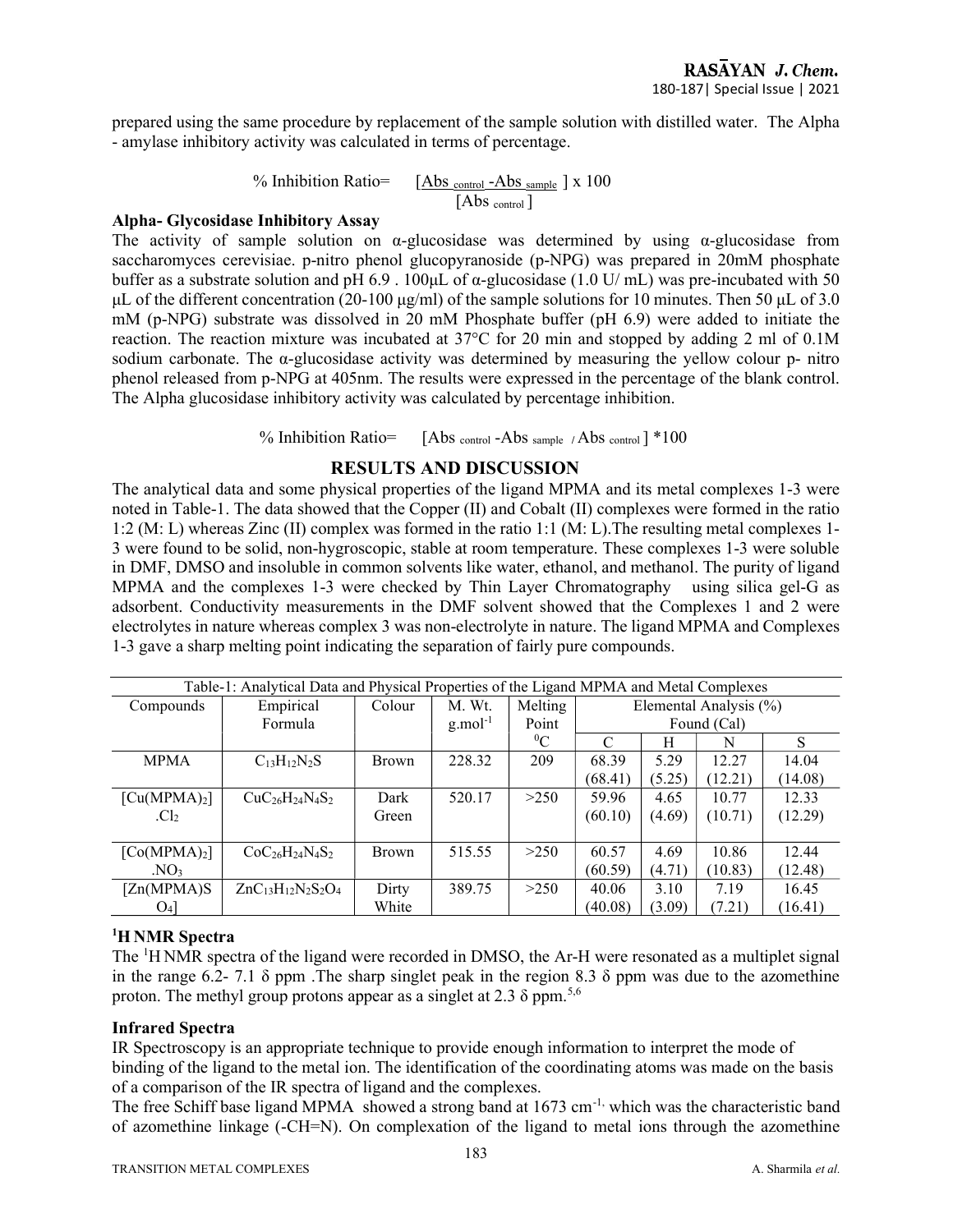linkage reduces the electron density around the nitrogen atom, which lowers the  $\dot{v}_{(CH=0)}$  absorption frequency. The band due to azomethine linkage was now moved to lesser frequencies in the spectra of all complexes  $1-3$  (  $1621 \text{cm}^{-1}$  to  $1626 \text{cm}^{-1}$ ), signifying the coordination of azomethine nitrogen to metal ions. The coordination of azomethine nitrogen to metal ions was further supported by the presence of bands in the region of 482- 497 cm<sup>-1</sup> which were due to M-N linkage.<sup>7</sup>

In the spectra of the ligand MPMA, the band at  $1585 \text{cm}^{-1}$  was due to  $\dot{v}_{\text{CCH-N}}$  stretching vibration of pyridine ring. This band in the spectra of all complexes 1-3 were shifted to lower frequencies (1435-1496 cm-1), indicating the coordination of this group to the metal ions.<sup>8</sup>

Bands in the range  $(656-645cm^{-1})$  confirmed the coordination of sulphur atoms to the metal ions.<sup>8</sup> The presence of very sharp bands in the range (564-602cm<sup>-1</sup>) indicated the formation of M-N bond involving nitrogen atom of pyridine ring.<sup>9</sup>

This information suggested that the ligand coordinates to the metal ions in tridentate fashion.

### Electronic Spectra

The electronic spectrum of the synthesized ligand MPMA and complexes 1-3 were recorded at room temperature using DMSO solvent.The spectrum of the Schiff base ligand shows two absorption bands at 35,087cm<sup>-1</sup>.and 24,390cm<sup>-1</sup>, which were due to  $\pi$ - $\pi$ \* and n- $\pi$ \* transition of the azomethine group of ligand and this transition were shifted to a longer wavelength in the spectrum of the complexes indicating the coordination of ligand to metal through azomethine moiety. Electronic spectrum of Copper (II) complexes show three absorption bands in their region 28,089cm<sup>-1</sup>, 20,833cm<sup>-1</sup> and 16,260cm<sup>-1</sup> which were assigned to <sup>2</sup>B<sub>1</sub>g  $\rightarrow$ <sup>2</sup>E<sub>g</sub>, <sup>2</sup>B<sub>1g</sub> $\rightarrow$ <sup>2</sup>B<sub>2g</sub>, d-d transition respectively. These values suggested distorted octahedral geometry. The magnetic moment of the Copper (II) complex was 1.98 BM which confirmed an octahedral geometry.10,11

For Cobalt (II) complex, three absorption bands were observed in the range 13,458 cm<sup>-1</sup>, 16,650 cm<sup>-1,</sup> and 21,834 cm<sup>-1</sup>, which corresponds to three spin allowed transitions  ${}^4T_{1g(F)} \rightarrow {}^4T_{2g(F)}$ ,  ${}^4T_{1g(F)} \rightarrow {}^4A_{2g(F)}$ ,  ${}^4T_{1g(F)}$  $\rightarrow$ <sup>4</sup>T<sub>2g(P)</sub> respectively. The magnetic moment of Cobalt (II) complexes at room temperature were 4.80 BM which confirmed an octahedral geometry.<sup>12</sup>

Zinc (II) complex showed only one band, centered at  $36,363$  cm<sup>-1</sup> was attributed to metal-ligand charge transfer, which was well-matched with this complex possessing a tetrahedral geometry.<sup>13,14</sup>

### Cyclic Voltammetry

Cyclic voltammetry studies of the synthesized complexes 1-3 were investigated in DMF  $(10^{-3} \text{mol}^{-1})$  at the scan rate of 0.01V in the potential range from  $+ 2$  V to  $-2$  V. The redox potential were summarised in the Table-2. The  $\Delta$ Ep values lie from 206-245mV. The ratio of I<sub>Pa</sub> /I<sub>Pc</sub> of all the complexes falls around 1.65, which is a sign of one two-electron transfer process. Thus from the above observations, it was clear that the above-mentioned mononuclear metal complexes undergo one two-electron quasi reversible reduction.<sup>15</sup>

| Table-2: MRedox Potentials for Metals (II) Complexes in DMF Solution at 298 K.                                                              |          |        |        |       |        |      |  |
|---------------------------------------------------------------------------------------------------------------------------------------------|----------|--------|--------|-------|--------|------|--|
| $\Delta E_p$ (mV)<br>$E_{\rm pc}$ (mV)<br>$E_{pa}$ (mV<br>Complex<br>$i_{pc}(\mu A)$<br>$i_{pa}(\mu A)$<br>1 <sub>pa</sub> /1 <sub>pc</sub> |          |        |        |       |        |      |  |
| $Cu(MPMA)2$ . $Cl2$                                                                                                                         | $-42.93$ | 203.96 | 246.89 | 69.38 | 113.72 | 1.62 |  |
| [Co(MPMA) <sub>2</sub> ].NO <sub>3</sub>                                                                                                    | $-10.12$ | 196.59 | 206.71 | 73.71 | 118.16 | 1.60 |  |
| [Zn(MPMA)SO <sub>4</sub> ]                                                                                                                  | $-30.66$ | 200.27 | 230.93 | 59.66 | 98.6   | 1.65 |  |

$$
M(H) \stackrel{\frac{248}{36}}{344} M(0)
$$
, where M= Cu, Co, Zn

### Antibacterial Activity

The ligand MPMA and its metal complexes 1-3 were screened against two gram-positive bacteria such as B. subtilis and S. aureus and one gram-negative bacteria such as E. coli to study their antibacterial properties. The results represent Cobalt (II) complex possesses the highest activity against three bacterial species, followed by Copper (II) and Zinc (II) complexes which showed moderate activity compared to the ligand. The Cobalt (II) complex exhibited 36mm, 30mm, and 32mm zone of inhibition against B.subtilis, S.aureus and E.coli, respectively where these values are greater than the ligand MPMA as well as the control gentamicin.16 The outcomes are shown in Table-3.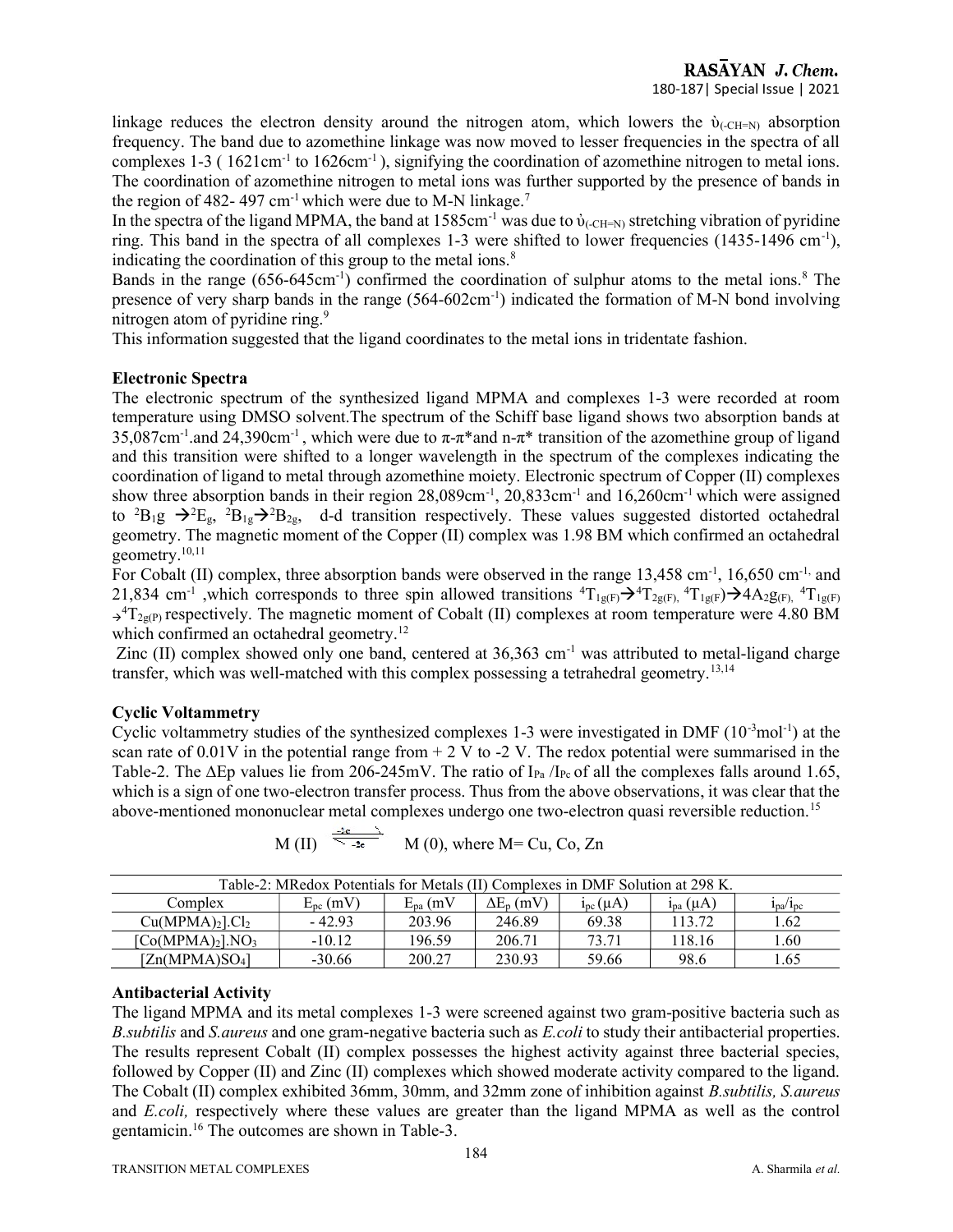RASAYAN J. Chem. 180-187| Special Issue | 2021

| Table-3: Antibacterial Activity Data of Ligand MPMA and Metal Complexes |         |    |    |  |  |  |
|-------------------------------------------------------------------------|---------|----|----|--|--|--|
| Ligand and Complexes                                                    | E.coli. |    |    |  |  |  |
| <b>MPMA</b>                                                             | 20      |    |    |  |  |  |
| [Cu(MPMA) <sub>2</sub> ].Cl <sub>2</sub>                                | 28      | 22 | 32 |  |  |  |
| [Co(MPMA) <sub>2</sub> ].NO <sub>3</sub>                                | 36      | 30 |    |  |  |  |
| [Zn(MPMA)SO <sub>4</sub> ]                                              | 20      | 24 |    |  |  |  |
| <b>GENTAMICIN</b>                                                       | 20      | 20 |    |  |  |  |

#### Antifungal Activity

The in-vitro antifungal activity of synthesized ligand MPMA and the complexes 1-3 were studied against P.aeruginosa, C.albicans and A.niger. Copper (II) complex was found to possess high activity towards A.niger, whereas Cobalt (II) complex exhibits high activity towards *P.aeruginosa and C.albicans.*<sup>17</sup> The results were exposed in the Table-4.

| Table-4: Antifungal Activity Data of Ligand MPMA and Metal Complexes |         |    |    |  |  |  |
|----------------------------------------------------------------------|---------|----|----|--|--|--|
| Ligand and Complexes                                                 | A.niger |    |    |  |  |  |
| <b>MPMA</b>                                                          |         |    |    |  |  |  |
| [Cu(MPMA) <sub>2</sub> ].Cl <sub>2</sub>                             | 26      |    | 36 |  |  |  |
| [Co(MPMA) <sub>2</sub> ].NO <sub>3</sub>                             | 32      | 28 |    |  |  |  |
| [Zn(MPMA)SO <sub>4</sub> ]                                           | 20      |    | 30 |  |  |  |
| Ketoconazole                                                         | 20      |    | 20 |  |  |  |

### Antioxidant Activity

The antioxidant activity of synthesized ligand MPMA and its metal complexes 1-3 were tested by DPPH method. DPPH is a stable free radical that can receive an electron or hydrogen radical to form a stable diamagnetic molecule. DPPH has an odd electron and so has a strong absorption band at 517 nm. When this electron becomes paired off, the absorption decreases stoichiometrically with respect to the number of electrons or hydrogen atoms are taken up. Such a decrease in absorbance increases the scavenging activity of the compounds. This tendency of decrease in absorption increases with increases in the concentration of the test compounds. The results in Table-5 suggested that the Zinc (II) complex possesses high antioxidant activity and shows promise for further investigation to target oxidative damage disease.<sup>18</sup>

| Table-5: Antioxidant Activity Data of Ligand MPMA and Metal Complexes |                                                |    |    |    |  |  |
|-----------------------------------------------------------------------|------------------------------------------------|----|----|----|--|--|
| Ligand and Complexes                                                  | % of Inhibition                                |    |    |    |  |  |
|                                                                       | $20 \mu L$<br>5.0 <sub>µ</sub><br>10uL<br>15uL |    |    |    |  |  |
| <b>MPMA</b>                                                           |                                                |    |    |    |  |  |
| [Cu(MPMA) <sub>2</sub> ].Cl <sub>2</sub>                              |                                                | 36 |    | 48 |  |  |
| [Co(MPMA) <sub>2</sub> ].NO <sub>3</sub>                              |                                                | 21 | 36 |    |  |  |
| [Zn(MPMA)SO <sub>4</sub> ]                                            | 29                                             | 40 | 44 | 49 |  |  |
| L-Ascorbic acid                                                       | 49                                             |    |    | 64 |  |  |

#### Antidiabetic Activity

In this study, the inhibitory effect of Schiff base ligand MPMA and its metal complexes 1-3 on carbohydrate hydrolyzing enzyme alpha amylase and alpha glucosidase was studied. The results of antidiabetic activity are shown in Table-6 and Table-7. These enzyme inhibitors work by inhibiting the action of these enzymes and delaying carbohydrate digestion, preventing a rapid rise in blood glucose levels, particularly after meals. Therefore inhibition of these two enzymes is a promising strategy for diabetes management. Metal complexes 1-3 were found to exhibit more inhibition efficiency than the ligand MPMA and comparable or slightly less efficiency than the standard drug acarbose.

Cobalt (II) complex showed excellent inhibition efficiency against Alpha amylase enzyme and Copper (II) complex exhibited high inhibition efficiency towards Alpha glucosidase enzyme.

The enhanced activity of the Cobalt (II) complex was due to the tendency of Cobalt to lower the glycemic level and act as an effective agent for diabetes. The enhanced activity of copper (II) complex against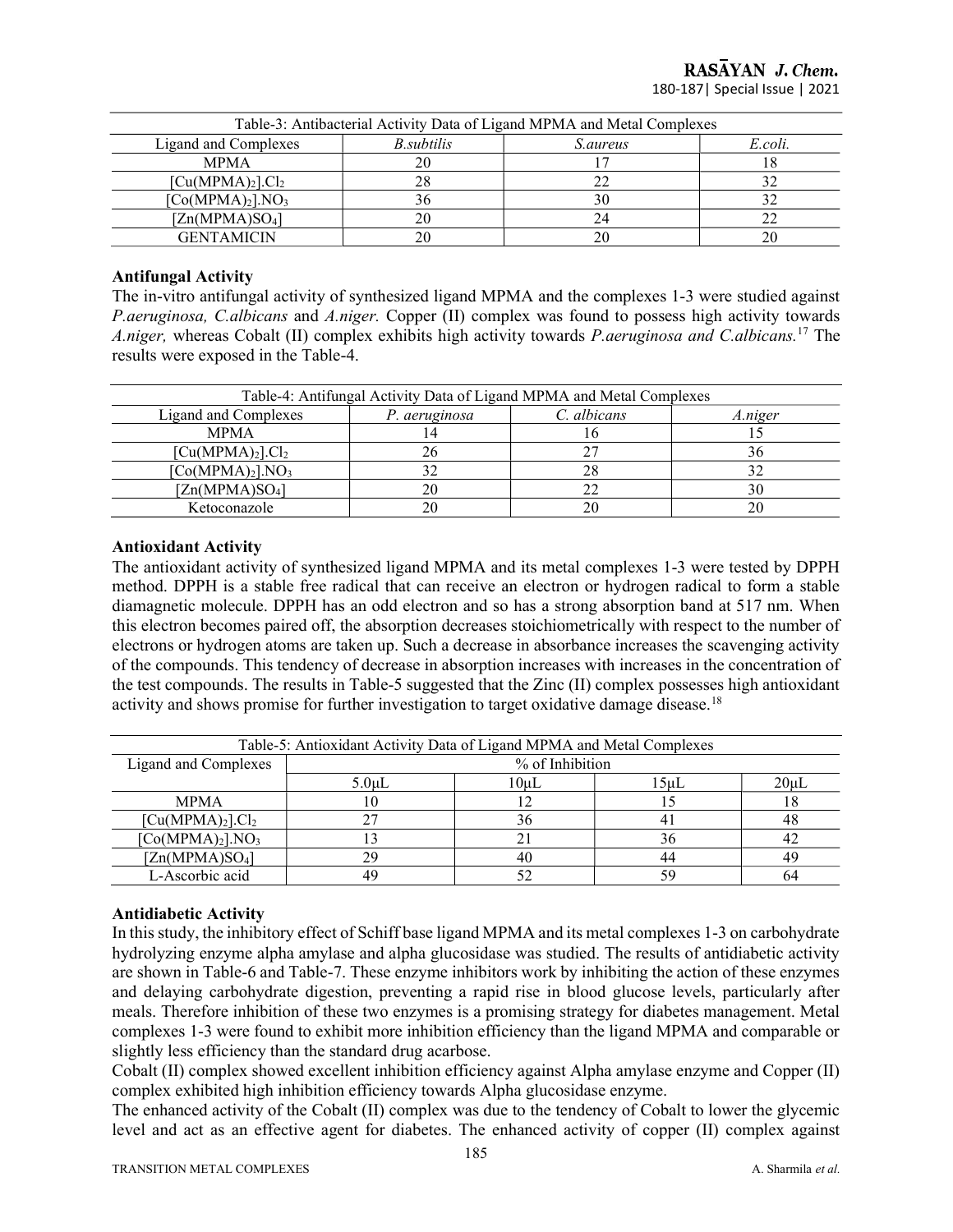diabetes was due to the tendency of copper to increase the tolerance of pancreatic β-cells against oxidative stress.

The enhanced activity of Zinc (II) complex was due to the fact that Zinc has an insulin mimetic effect and defends against oxidative damage linked with the disease for the treatment of diabetes mellitus.<sup>19,20</sup>

| Table-6: Antidiabetic Activity Data of Ligand MPMA and Metal Complexes $\alpha$ - Amylase Method |                 |                                                               |       |       |       |  |  |
|--------------------------------------------------------------------------------------------------|-----------------|---------------------------------------------------------------|-------|-------|-------|--|--|
| Ligand and Complexes                                                                             | % of Inhibition |                                                               |       |       |       |  |  |
|                                                                                                  | $20\mu g/ml$    | $100\mu g/ml$<br>$60\mu g/ml$<br>$40\mu g/ml$<br>$80\mu g/ml$ |       |       |       |  |  |
| <b>MPMA</b>                                                                                      | 29.13           | 33.71                                                         | 39.65 | 43.70 | 47.08 |  |  |
| [Cu(MPMA) <sub>2</sub> ].Cl <sub>2</sub>                                                         | 45.80           | 51.44                                                         | 55.64 | 59.79 | 63.78 |  |  |
| [Co(MPMA) <sub>2</sub> ].NO <sub>3</sub>                                                         | 53.82           | 59.66                                                         | 63.82 | 71.44 | 75.73 |  |  |
| [Zn(MPMA)SO <sub>4</sub> ]                                                                       | 51.29           | 56.78                                                         | 62.21 | 68.53 | 73.64 |  |  |
| Acarbose                                                                                         | 66.90           | 72.53                                                         | 77.46 | 81.69 | 85.21 |  |  |

|  | 2-7: Antidiabetic Activity Data of Ligand MPMA and Metal Complexes $\alpha$ - Glucosidase Method |
|--|--------------------------------------------------------------------------------------------------|
|  | .                                                                                                |

| Ligand and Complexes                     | % of Inhibition |              |              |              |               |  |
|------------------------------------------|-----------------|--------------|--------------|--------------|---------------|--|
|                                          | $20\mu g/ml$    | $40\mu g/ml$ | $60\mu g/ml$ | $80\mu g/ml$ | $100\mu g/ml$ |  |
| <b>MPMA</b>                              | 24.17           | 28.67        | 31.53        | 38.92        | 46.76         |  |
| [Cu(MPMA) <sub>2</sub> ].Cl <sub>2</sub> | 53.63           | 57.80        | 63.45        | 66.09        | 70.91         |  |
| [Co(MPMA) <sub>2</sub> ].NO <sub>3</sub> | 43.27           | 51.54        | 58.63        | 63.42        | 67.28         |  |
| [Zn(MPMA)SO <sub>4</sub> ]               | 48.63           | 56.91        | 61.73        | 65.41        | 68.81         |  |
| Acarbose                                 | 73.63           | 77.27        | 80           | 82.72        | 85.45         |  |

### **CONCLUSION**

Three new complexes, Copper (II),Cobalt (II) and Zinc (II) with a tridentate NNS - donor Schiff base ligand MPMA resulting from pyridine -2 -carboxaldehyde and 2-(methylthio)aniline were prepared and characterized by NMR, IR, UV-Visible, Cyclic Voltammetry and tested for antimicrobial, antioxidant and antidiabetic activity. The result demonstrated that copper (II) and Cobalt (II) complexes possess distorted +octahedral geometry and Zinc (II) complex show tetrahedral geometry. Antimicrobial, antioxidant and antidiabetic activities reveals that the metal complexes were more active than the Schiff base ligand which is in agreement with the fact that chelation of metals to the ligand enhances the biological activity of the Complexes.

### ACKNOWLEDGMENT

We thank DST-FIST for the financial support to Cauvery College for Women, Ref.NO:SR/FST/College-246/2015(c) dated 16.06.2016 under the "level-O" program for the research instruments facility.

### **REFERENCES**

- 1. A.Charles and K.Sivaraj, Research Journal of Life Sciences, Bioinformatics, Pharmaceutical and Chemical Sciences, 5(2), 982(2019), http://dx.doi.org/10.26479/2019.0502.74
- 2. G.Y. Nagesh and B.H.M. Mruthyunjayaswamy, Journal of Molecular Structure, 1085,198(2015), http://dx.doi.org/10.1016/j.molstruc.2014.12.058
- 3. Selma Bal, Sedat S. Bal, Monatshefte für Chemie-Chemical Monthly,146, 903(2015), http://dx.doi.org/10.1007/s00706-014-1381-8
- 4. Anant Prakash, Sunaila Kabir, Monika Agrawal , Rachna Sharma and Ajay Kumar Gupta, International Journal Of Chem Tech Research, 6(2), 1276(2014).
- 5. Kumar Raman, Sahoo Subash Ch and Nanda Prasant K., Research Journal of Chemistry and Environment, 25(4), 96(2021).
- 6. A. Charles , R. Krishnaveni, and K. Sivaraj, Asian Journal of Chemistry, 32(12), 3012(2020), https://doi.org/10.14233/ajchem.2020.22874
- 7. Xueguang Ran, Lingyun Wang, Yingcai Lin, Jie Hao and Derong Cao, Applied Organometallic Chemistry,24,741(2010), http://dx.doi.org/10.1002/aoc.1678